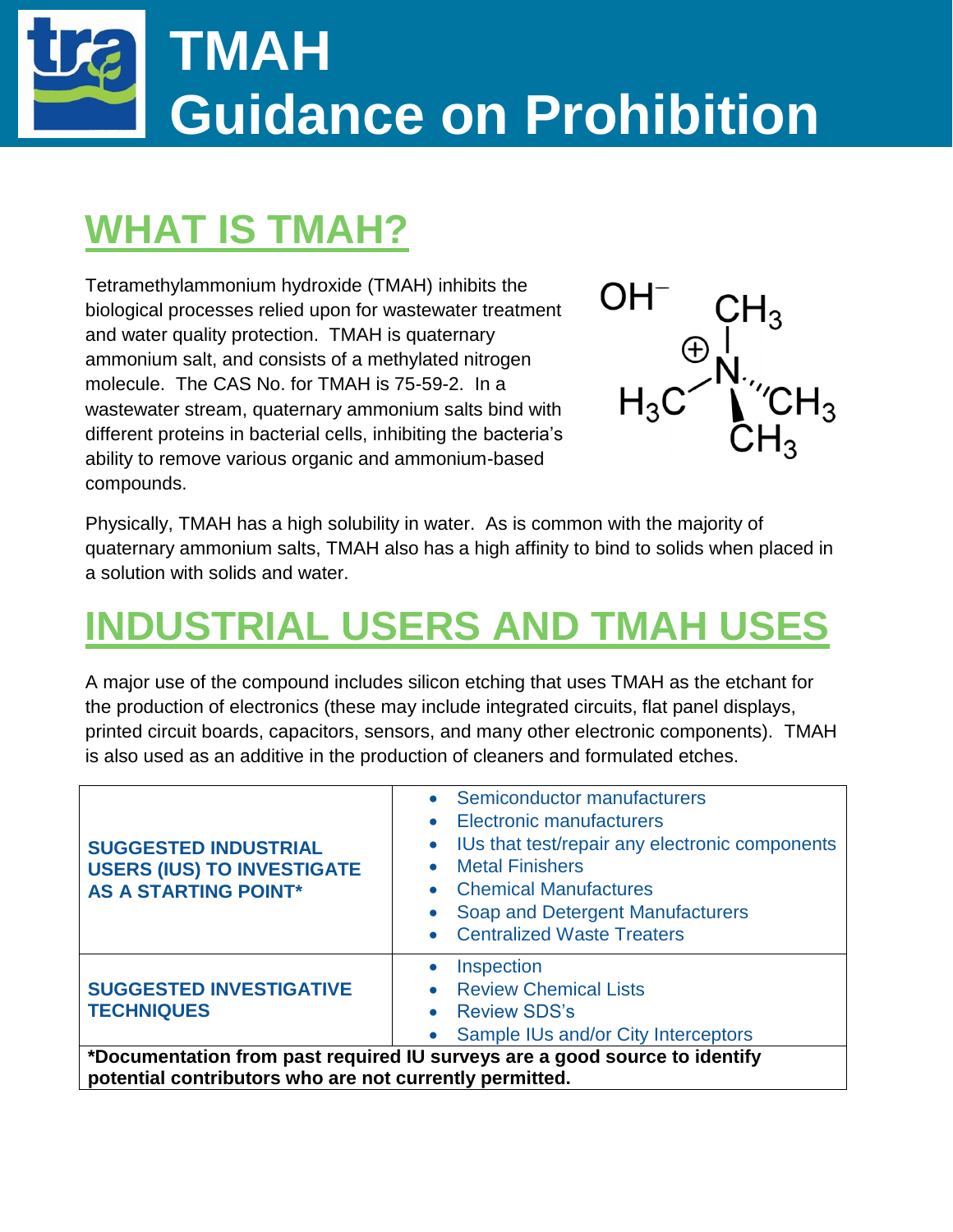## **LAB ANALYSIS METHODOLOGIES**

#### **Understanding TMAH's Affinity for Solids**

The physical properties of TMAH require measurement of the compounds in both the aqueous and solids phase to understand the full concentration in a wastewater stream. When TMAH is used for industrial processing, it is typically added as a dissolved compound in a liquid stream, and can therefore be measured as a soluble compound. However, when the industrial water containing TMAH comes in contact with municipal wastewater that contains a high concentration of particulate organic substances, the TMAH binds to the particulate organic substances. Due to this attraction to organics, if soluble TMAH is measured in a solution before and after contact with wastewater solids, a significant decrease in the measured TMAH will occur in the liquid phase. This is due to the fact that TMAH will quickly bind to the particulate organic substances, transferring the TMAH from the aqueous phase to the solids phase in the wastewater sample. TMAH still exhibits inhibitory effects in biological digestion in the solids phase, and therefore still impacts the performance of wastewater treatment facilities.

#### **Important Consideration when Choosing a Lab to Conduct TMAH Analysis**

To account for this partitioning between aqueous and solid phases in a sample, it is critical that total TMAH be measured for all sampling related to TMAH detection in wastewater systems. Total TMAH measurement requires quantification of the aqueous and solids phase TMAH in a sample. This can be completed by extracting the TMAH bound to the sample solids, and then measuring the total TMAH present in solution after the extraction.

There is currently no EPA approved method in 40 CFR Part 136 for TMAH. TRA cannot recommend a specific laboratory for the analysis of TMAH. However, a description of the methodology used by TRA for its investigation for total TMAH (Soluble plus Non-Soluble) is included in Appendix A.